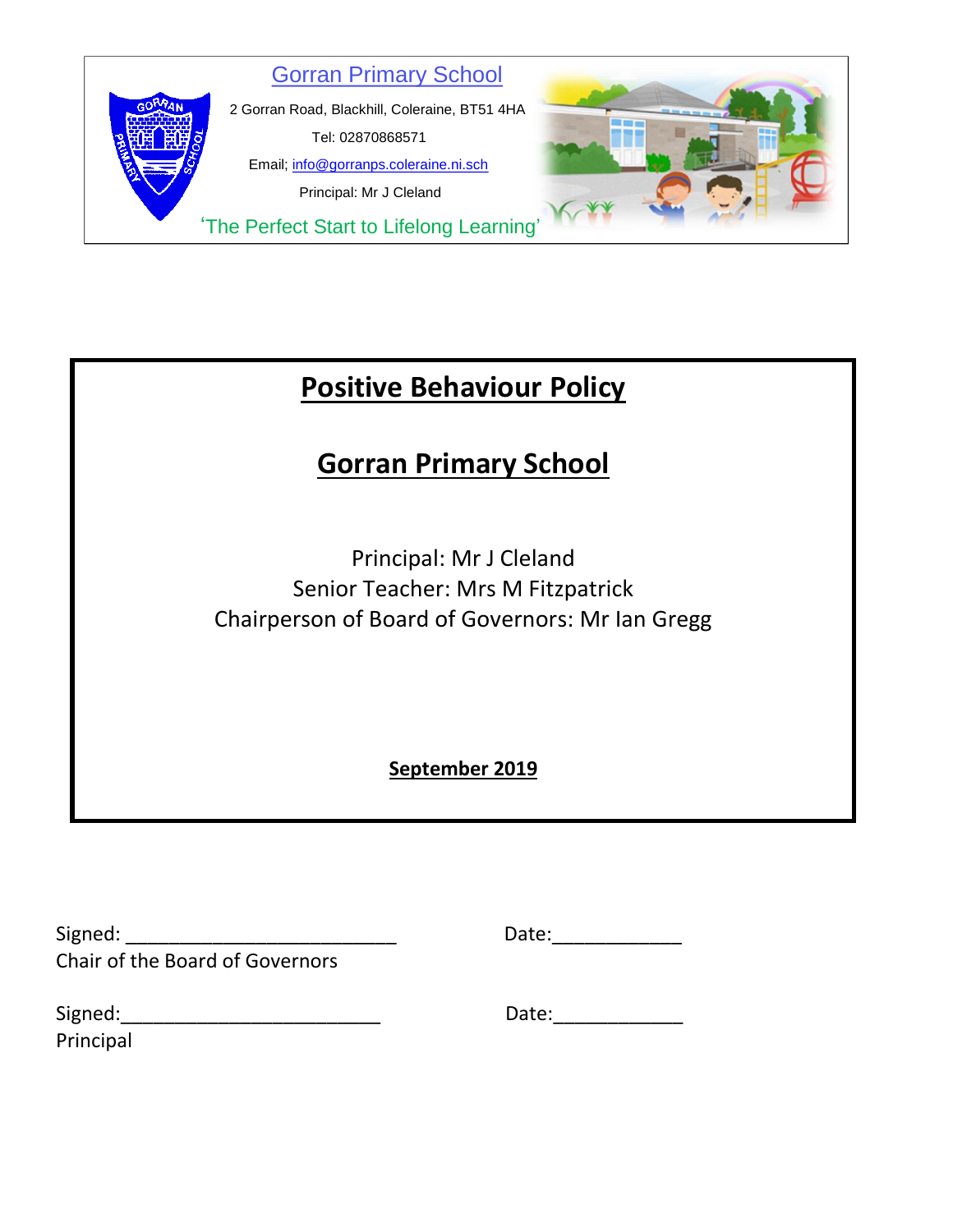# **GORRAN PRIMARY SCHOOL**

# **Positive Behaviour Policy**

#### **INTRODUCTION**

The Education Reform Order 1998 and Pastoral Care requirements (DENI 1999), places on each school a statutory responsibility for maintaining discipline and promoting good behaviour.

The school also has a Code of Conduct for staff and the behaviour of both staff and pupils should reflect the ethos of the school.

#### **RATIONAL**

**The Board of Governors and Teaching staff aim to maintain a caring environment in which the children feel safe and secure and each child feels happy and valued as an individual. We aim to provide a stable environment in which they receive an education in keeping with their needs and abilities.**

Our positive behaviour policy follows on from and reflects the values in our mission statement above. We have excellent pupils with good home support for the school and experience very few behaviour issues. We see good behaviour in the wider context – staff continually try to encourage and teach good behaviour and self-discipline through praise for hard work, effort, progress, honesty and kind behaviour. We have high standards and expectations for behaviour and believe that good behaviour will help create a positive learning environment in which all pupils can succeed.

### **RIGHTS AND RESPONSIBILITIES**

All members of our school community have the right to be safe, to be heard, to be treated with respect and to be able to learn and teach without unnecessary interruption. Rights can only exist if everyone takes responsibility for their actions. Therefore, we hope to encourage within the children the values of mutual respect, respect for property, fairness and honesty, care and consideration of others, self-respect and selfdiscipline. With this in mind we have drawn up the following aims:

## **AIMS**

- To foster good behaviour in a positive way within an environment where our children feel secure and free from emotional and physical harm.
- To enable our children to articulate their fears and concerns and be confident that they will receive a sympathetic and supportive response from teachers and other adults.
- To maintain a calm and caring community where effective teaching and learning can take place.
- To encourage the pupils to develop independence by accepting the need for self-discipline and selfcontrol and taking responsibility for their own behaviour.
- To recognise and respect the rights of each member of the school community.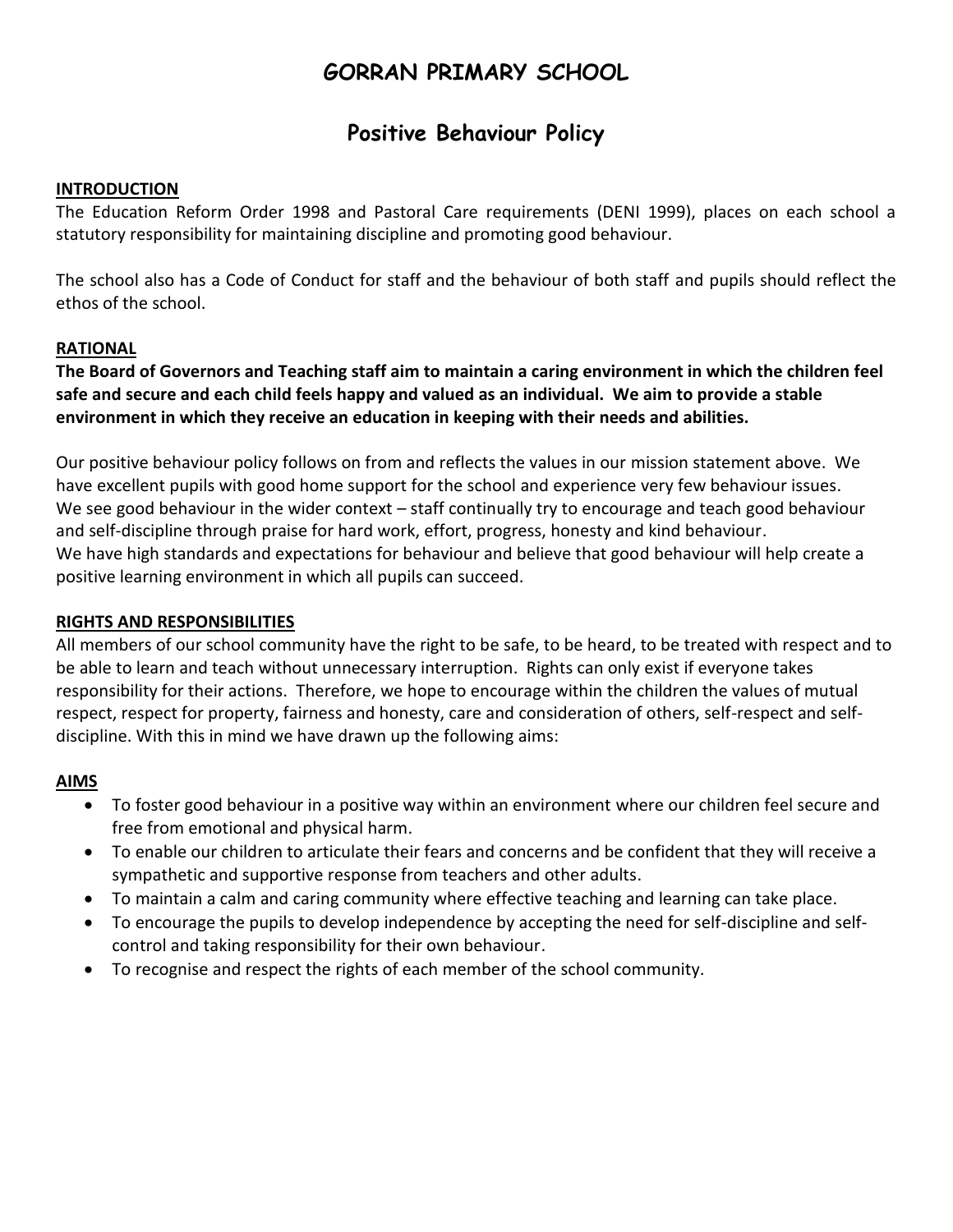# **RULES**

We have three simple rules in Gorran – We expect children to be READY, RESPECTFUL and SAFE. All children know these rules and through assemblies and circle time will explore how to put each rule into practice.

# **REWARDS**

We are very proud of how our children behave and celebrate this regularly and consistently in a number of ways including;

- Stickers
- Verbal Praise
- Notes home
- Class Rewards
- Gorran Stars
- Recognition boards
- Whole School Rewards

## **Consequences**

We believe that it is the consistency of approach to behaviour and not the severity of sanctions that is important. If pupils are not following our school staff will calmly and consistently take the following steps:

- 1. Reminder this will be a positive reminder of our rules and what the pupil needs to change to follow them.
- 2. Warning reminding the pupil of how they have been asked to behave and what the consequences will be if they do not make a positive change.
- 3. Time Out this will be a short time out from outdoor play or golden time. (Between two to five minutes.)
- 4. Repair This will be a quick chat between the pupil and staff member reminding the pupil of the good behaviour they have shown previously and how they can help make better choices.

Depending on the nature of the behaviour teachers may feel that it is appropriate to inform parents at this time.

We expect that most pupils will correct behaviour after these steps have been taken. If, however, they display similar behaviour staff will simply follow the four steps again.

If we find that a pupil continues to not follow our school rules or their behaviour is a threat to their safety or the safety of others. The next stages will involve the Parents, Principal and Class Teacher;

- 1. A Positive Behaviour Plan will be drawn up, agreed and closely monitored.
- 2. Outside agencies may be contacted for support.
- 3. Suspension The Principal reserves the right to suspend a pupil for up to five days.
- 4. Expulsion A child may be expelled from the school only after serving a period of suspension and consultation about his/her expulsion has taken place between the Principal, the parent of the child, the Chief Officer of the EA North Eastern Region or another officer of the Authority duly authorised by him and the Chairperson of the Board of Governors.

## *The school will follow EA Guidelines on Suspension and Expulsion at all times.*